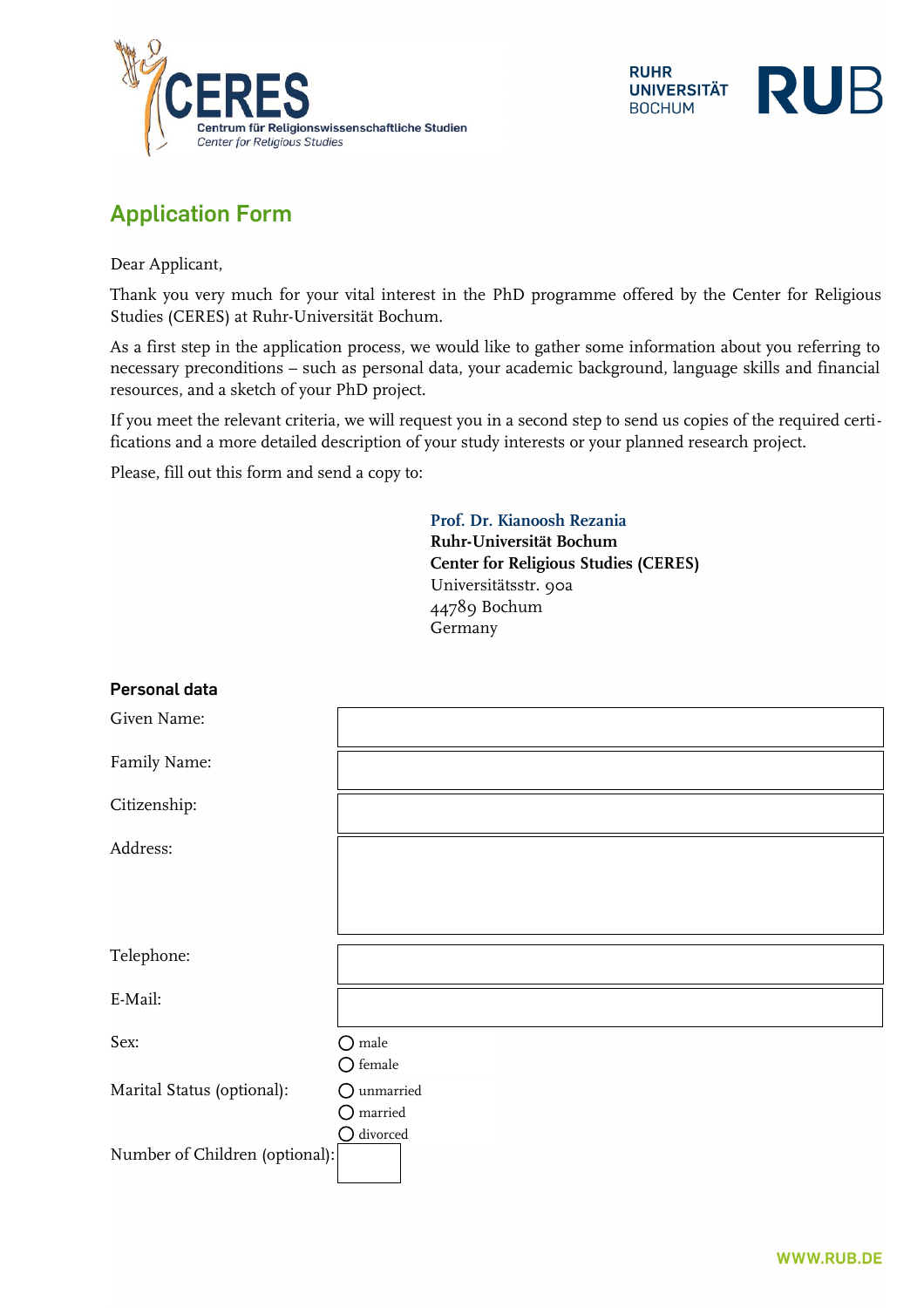

#### **University Degrees**

|                                       | <b>Subject</b> | Year of<br>award | Name and Place of<br><b>University</b> | Overall ave-<br>rage Grade |
|---------------------------------------|----------------|------------------|----------------------------------------|----------------------------|
| Undergraduate /<br>Bachelor's degree: |                |                  |                                        |                            |
| Master's Degree:                      |                |                  |                                        |                            |
| Doctorate:                            |                |                  |                                        |                            |

#### **Language Skills**

If you apply for a PHD, the minimal requirements are good skills in either English or German. In the second step of the application process, we will request a language certificate from a Goethe-Institut (or equivalent) for German / a TOEFL certificate (or equivalent) for English.

Please indicate your command of German, English, and language relevant for your PhD study:

|         | <b>Fluent</b>  | Good | <b>Basic</b>          | <b>None</b> |
|---------|----------------|------|-----------------------|-------------|
| German  | $\bigcirc$     |      | $\bigcirc$            |             |
| English |                |      |                       |             |
|         | $\overline{O}$ | ◯    | $\circ$               |             |
|         |                |      | О                     |             |
|         | $\overline{O}$ | ∩    | $\overline{\bigcirc}$ |             |

#### **Funding**

Do you dispose over funding resources for your PhD study (e.g. third-party funding, scholarship, position)?

EURO per month  $\bigcirc$  Yes approximately

Kind of funding:

### $\bigcap$  No

**Please note:** CERES does not provide regular funding for PhD studies.

Candidates should inquire about funding opportunities (e.g. RUB Research School, DAAD, or other ).